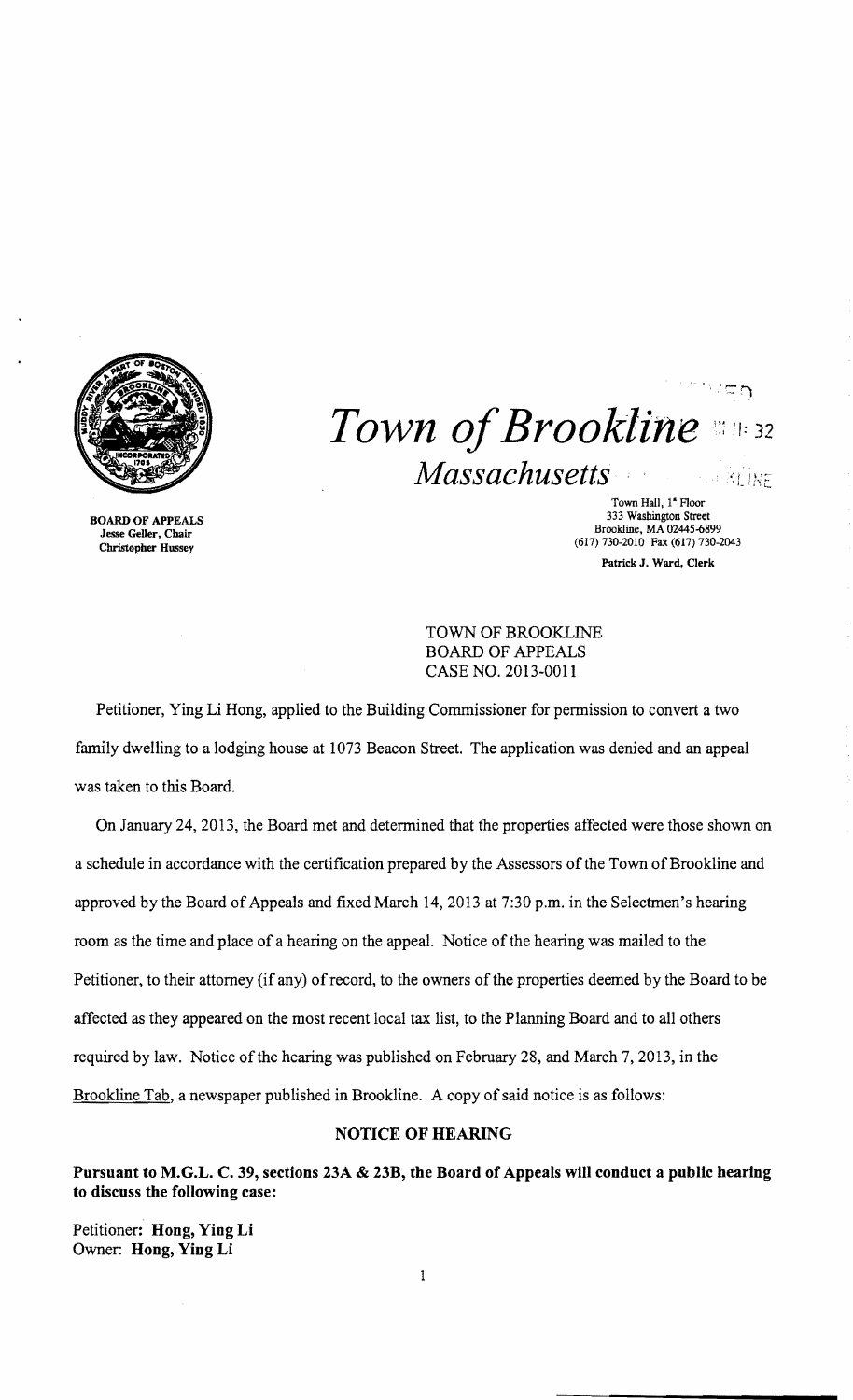Location of Premises: 1073 BEACON ST Date of Hearing: March 14, 2013 Time of Hearing: 7:30 p.m. Place of Hearing: Selectmen's Hearing Room, 6<sup>th</sup> Floor

A public hearing will be held for a variance and/or special permit from:

- 1. 4.07; Table of Use Regulations, Use #7
- 2. 5.09.2.e; Design Review
- 3. 5.20; Floor Area Ratio
- 4. 5.30; Maximum Height of Building
- 5. 5.43; Exceptions to Yard and Setback Regulations
- 6. 5.50; Front Yard Requirements
- 7. 5.60; Side Yard Requirements
- 8. 5.90; Minimum Landscaped Open Space
- 9. 8.02.2; Alteration or Extension

10. Modification, as necessary, of BOA case #080046, October 15,2008

## of the Zoning By-Law to Convert a two family dwelling to a lodging house at 1073 Beacon ST

Said premise located in a M-2.0 (Apartment House) Residence district.

*Hearings, once opened, may be continued by the Chair to a date and time certain. No further notice will be mailed to abutters or advertised in the TAB. Questions regarding whether a hearing has been continued, or the date and time ofany hearing may be directed to the Zoning Administrator at 617-734 2134 or check meeting calendar* 

*at:http;l/calendars. town. brookline. ma.uslMasterTownCaland arl?FormID=158.* 

The Town of Brookline does not discriminate on the basis of disability in admission to, access to, or *operations ofits programs, services or activities. Individuals who need auxiliary aids for effective*  communication in programs and services of the Town of Brookline are invited to make their needs *known to the ADA Coordinator, Stephen Bressler, Town ofBrookline,* 11 *Pierce Street, Brookline, MA 02445. Telephone:* (617) *730-2330; TDD* (617) *730-2327.* 

## Jesse Geller Christopher Hussey

At the time and place specified in the notice, this Board held a public hearing. Present at the

hearing was Chairman, Jesse Geller, Board Members Mark Zuroffand Jonathan Book. Chairman

Geller made the following disclosure: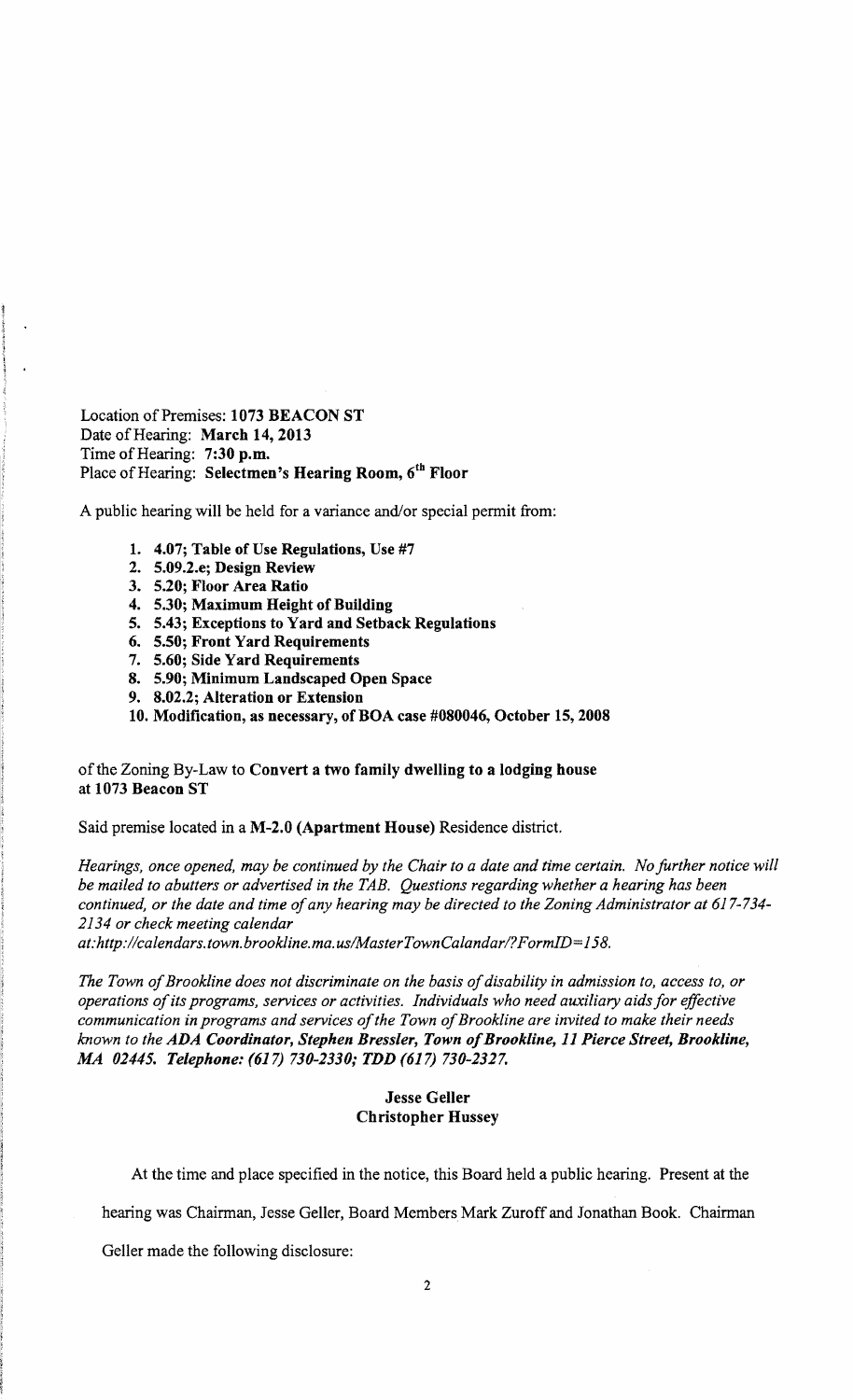Attorney Robert Allen represents the petitioner. Attorney Allen and I each represent a common client, that client is not before the Board this evening on any matter. However, this common client has had business before various Town Boards in the past and may have business before various Town Boards in the future. I did not sit on any matter related to this common client and, obviously, will not sit on any matter related to this common client. However, Town counsel has advised me that in order to avoid any appearance of a conflict in this matter before me this evening that I make this disclosure and it should be so noted in the minutes.

Attorney Robert Allen, whose business address is 300 Washington St. Brookline, then presented the case for the petitioner. David Liu, the son of the petitioner, spoke in favor of the application.

A number of neighbors spoke in opposition to the application, raising the concern that a disproportionate number of commercial properties are in the neighborhood and that the neighborhood has reached the "tipping point"; that a lodging house would adversely increase noise, trash and traffic; and that the applicant has presented few plans about the operation of their business, which is being characterized by the petitioner as a bed and breakfast facility.

Tim Richard, Assistant Town Planner, presented the report from the Planning Board. Mr. Richard advised the Board that the Planning Board determined that the proposed use is not within an appropriate location and was concerned about the adverse effect on the neighborhood.

Mike Yanovitch, Chief Building Inspector, stated that conversion to a lodging house use would necessitate extensive renovations, including upgrades in safety and fire prevention systems.

Following questioning and some deliberation by the Board Members, Attorney Allen requested the Board to grant a withdrawal. The Board deliberated and unanimously granted the withdrawal without prejudice.

3